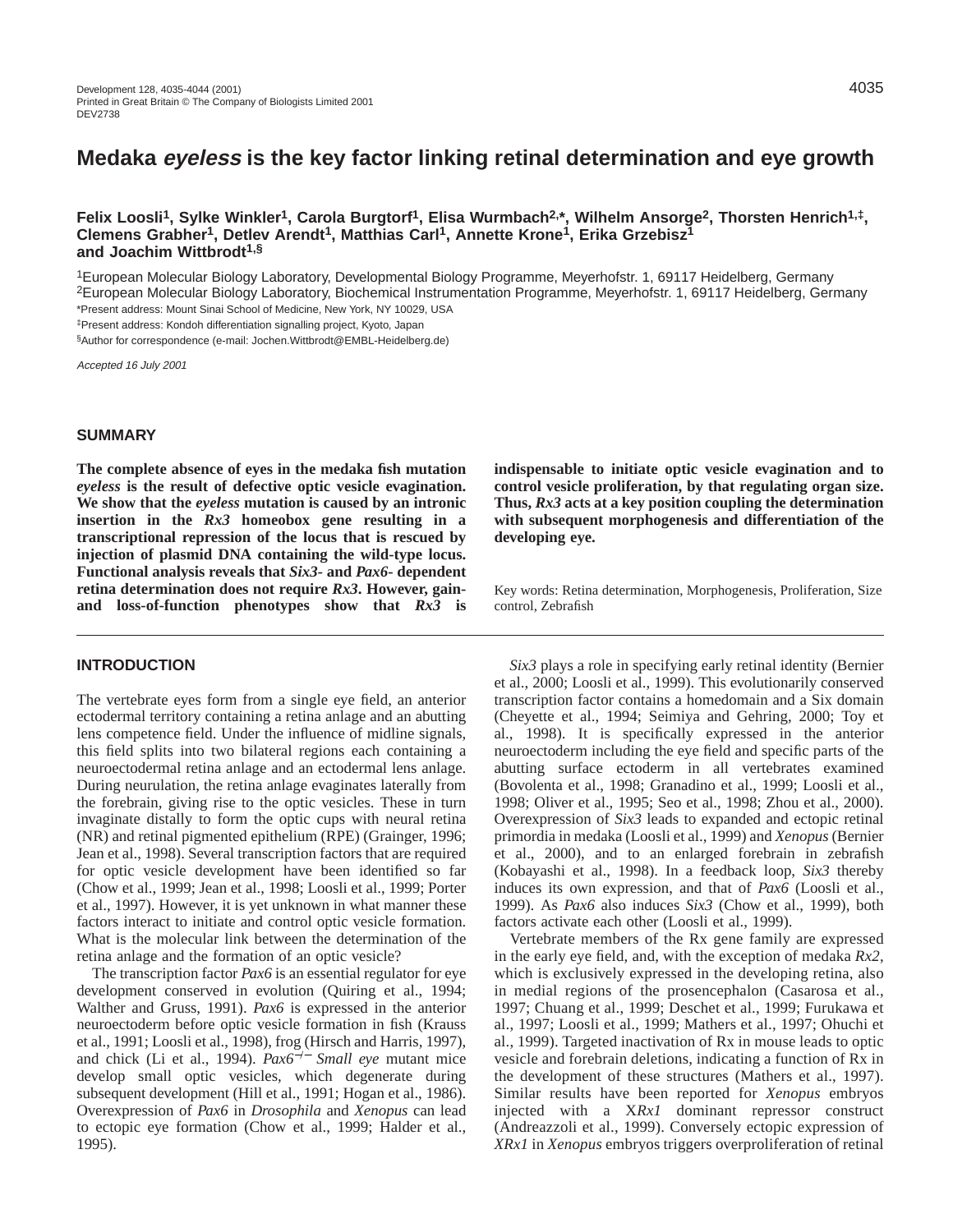# 4036 F. Loosli and others

tissue (Andreazzoli et al., 1999; Mathers et al., 1997, Zhang et al., 2000). Thus, the specific involvement of Rx genes in eye development with regard to the determination of the retina anlage and subsequent specification and morphogenesis of the retinal progenitor cells remains to be defined.

In the temperature-sensitive, early larval lethal medaka mutation *eyeless* (*el*) optic vesicles do not evaginate at the restrictive temperature (Winkler et al., 2000). This defect in morphogenesis leads to a complete lack of eyes. Temperature shift experiments indicate that gene activity is required before optic vesicle evagination.

We show that the gene affected by the *eyeless* mutation is *Rx3*, a member of the Rx gene family. We combine mutant analysis with gain-of-function approaches to place *Rx3* function into the genetic network of early eye development. *Rx3* is required to initiate and maintain optic vesicle morphogenesis and proliferation, but is dispensable for the formation of the retina anlage. These results provide a link between retinal determination, and the subsequent control optic vesicle morphogenesis and differentiation.

# **MATERIAL AND METHODS**

# **Fish strains**

The *el* mutation was crossed into and kept in two different inbred genetic backgrounds (*Cab* and *Kaga*) and kept as closed stocks at EMBL (Winkler et al., 2000). Embryos were staged according to Iwamatsu (Iwamatsu, 1994). Sex averaged linkage analysis showed a close linkage between *el* and the pigmentation locus *b* (1.3 cM).

### **Cleaved amplified polymorphic sequences (CAPS) analysis**

DNA of homozygous *el* hatchlings (three to five individuals pooled) or individual wild-type fish derived from brother-sister crosses of *el*/*Kaga* carriers was isolated (QIAamp kit, Qiagen). A 333 bp fragment was amplified using primers specific for the third exon of Rx3 (up, ACACTCCCTCATCTTTGCTCTCCTTC; low, TGTTCCT-TGGCCTTCATCCTCA). PCR conditions were 35 cycles of 94°C for 30 seconds, 61°C for 30seconds, 72°C for 1 minute. PCR products were *Hae*III digested and separated on 3% agarose gels, showing cleavage of a *Cab*-specific 190 bp fragment into 100 bp and 90 bp fragments in *Kaga*.

# **Isolation of Rx3 full-length cDNA**

A neurula stage λZAP cDNA library was screened with a 440 bp *Rx3* PCR fragment (Deschet et al., 1999). Positive clones were plaque purified, converted to pBluescript and sequenced (EMBL Accession Number, AJ298300)

## **RT-PCR analysis of mutant and wild-type embryos**

Total RNA was isolated from two-somite stage homozygous mutant embryos and wild-type siblings (Sambrook et al., 1989) and reverse transcribed using an oligo-dT and a *Rx3*-specific primer (ATGTTCCATTCTGGGCGTCTCAG). A *Rx3*-specific primer pair (up, TTAGACAAATGTGGCTCCTGGGATCAGCTTCA; low, TGT-TCCTTGGCCTTCATCCTCA) was used as follows: 35 cycles of 94°C for 45 seconds, 60°C for 1 minute, 72°C for 2 minutes. PCR products were analysed by gel electrophoresis.

# **Isolation of a partialTbx2 and aTbx3 cDNA**

A 440 bp medaka *Tbx2* fragment and a 600bp fragment of *Tbx3* were RT-PCR amplified from stage 18 RNA using degenerate primers (up, GAGGTIGAG GAYGAYCCIAARGT; low, CCIRTGTCYCTRAAI-CCYTTIGCRAA). PCR conditions were 5 cycles of 94°C for 1 minute, 53°C for 2 minutes, 72°C of 4 minutes, followed by 30 cycles with annealing at 58°C. PCR products were cloned (TopoTA, Invitrogen) and sequenced (EMBL Accession Numbers: *OlTbx2*, AJ298301; *OlTbx3*, AJ298302).

## **Southern and northern blot analysis**

Genomic DNA of adult homozygous mutant *el*, heterozygous *el* carrier and wild-type fish was prepared. The DNA was digested over night, separated on a 0.7% agarose gel and transferred to HybondN<sup>+</sup> (Amersham) by capillary transfer. Filters were hybridised with 32Plabelled probes under high stringency conditions (Sambrook et al., 1989). Total RNA was isolated from wild-type embryos.  $Poly(A)^{+}$ RNA was enriched (dynabeads, Dynal). 10  $\mu$ g of A<sup>+</sup> RNA were separated on a formaldehyde agarose gel, blotted and hybridised (Sambrook et al., 1989).

## **Genomic library construction and cloning of the mutant el locus**

A lambda FixII (Stratagene) genomic library was generated from genomic DNA of homozygous *el*-mutant fish. A phage covering the 3′ part of the mutation was isolated using the *Rx3* cDNA as a probe under high stringency conditions. The remaining part of the mutant locus was cloned as PCR fragments, and the 5′ breakpoint of the insertion was isolated by splinkerette (Devon et al., 1995).

## **Rescue plasmids**

Bac and cosmid clones containing the *Rx3* locus were isolated from arrayed libraries (library 756, 73 and 74, RZPD Berlin) probed with *Rx3* cDNA. BAC and cosmid DNA was prepared following standard protocols. For injection the DNA was further purified on a Caesium chloride gradient (Sambrook et al., 1989). For the *Rx3* rescue plasmid, an 11 kb *SnaB*I fragment of the *Rx3* cosmid was cloned into pBluescript SK+ (Stratagene). The remaining cosmid was re-ligated resulting in the ∆*Rx3* plasmid. A frameshift was introduced into the second helix of the homeodomain by *Bsp*EI digestion of the *Rx3* rescue plasmid and re-ligation after filling the ends with Klenow polymerase (*Rx3*∆HB plasmid).

# **DNA injections**

Plasmid DNA was injected into the blastomere of one-cell stage embryos from *el* carrier crosses. Injected embryos were kept under restrictive conditions. The following DNA concentrations were used for injection experiments: *Rx3* BAC, 50 ng/µl; control BACs, 50 ng/µl; *Rx3* cosmid, 40 ng/µl; *Rx3* plasmid, 5 and 20 ng/µl; ∆*Rx3* plasmid*,* 45 ng/µl; *Rx3*∆HB plasmid, 50 ng/µl and pBluescript, 50  $ng/µl.$ 

### **RNA injections**

A 1.2 kb *Bam*HI-*Bgl*II fragment of the medaka *Rx3* cDNA cloned into pCS2+ was verified by sequencing and TNT transcription/translation (Promega). Linearized pCS*mouseSix3*, pCS*medakaSix3* (Loosli et al., 1999) and pCS*medakaRx3* plasmid DNA were in vitro transcribed and the purified RNA injected into one blastomere at the two-cell stage (Loosli et al., 1999). RNA concentrations in the injection solution were 200 ng/µl pCS*mouseSix3*, 200 ng/µl pCS*medakaSix3*, when injected into embryos of *el* carrier crosses; 100 ng/µl, when injected into wild-type embryos; and 50 ng/µl pCS*medakaRx3*. For controls, the respective concentration of *hGFP* RNA was injected. Injected embryos from *el* carrier crosses were kept at the restrictive temperature (18°C).

### **In situ hybridisation and vibratome sectioning**

Whole-mount in situ hybridisation using antisense riboprobes and vibratome sections of embryos were performed as described (Loosli et al., 1998).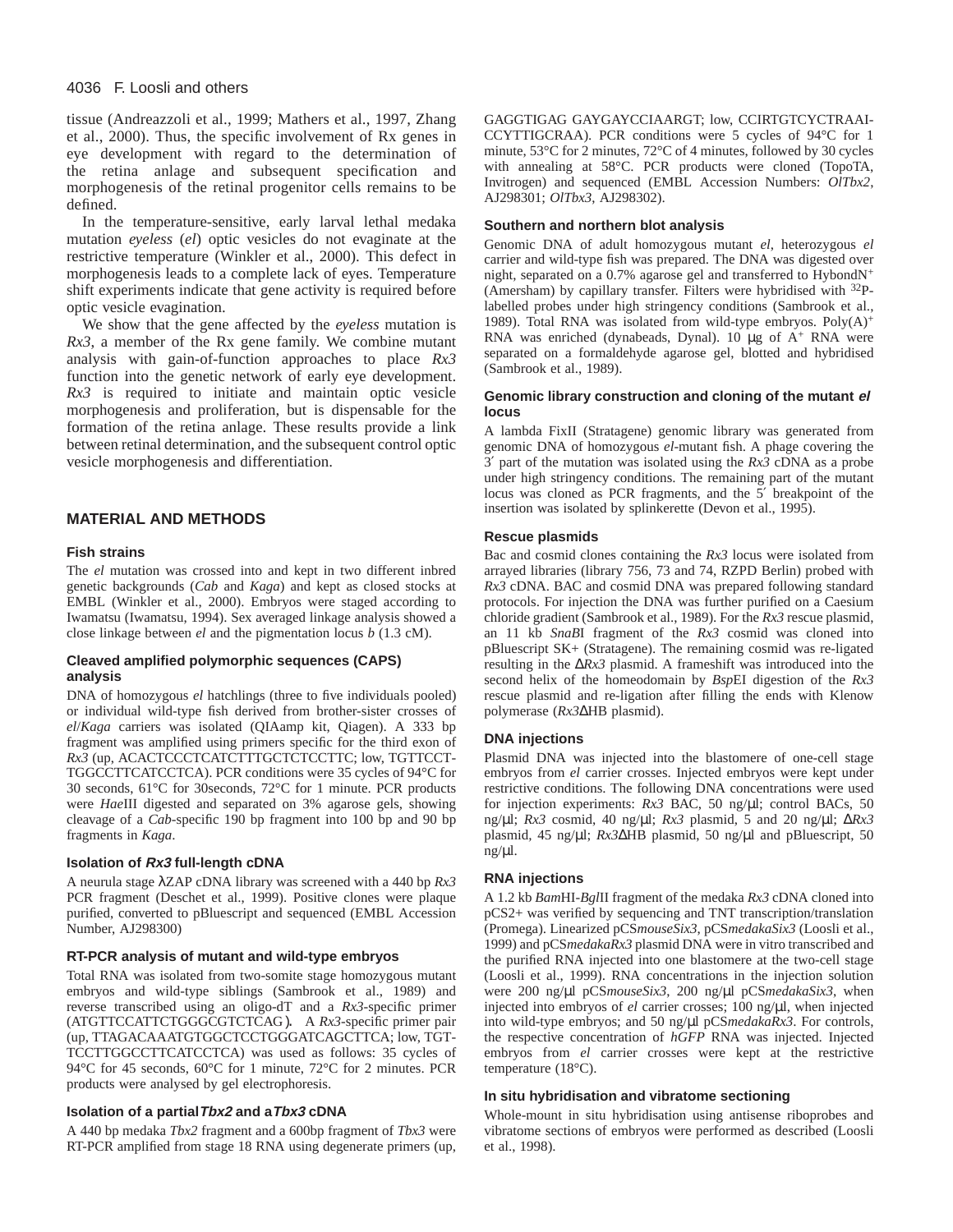# **RESULTS**

### **Rx3 expression is affected in el**-**mutant embryos**

The *el* mutation, initially isolated in a strain from the Southern population of medaka, was crossed into and kept in the '*Cab*' inbred strain (Winkler et al., 2000). Crossing of *el* carrier fish into the *Kaga* strain revealed a close linkage of *el* and the pigmentation locus *b*. The *Kaga* strain is homozygous for the *B* allele that results in darkly pigmented melanophores. The *Cab* background carries the recessive *b* allele that leads to unpigmented melanophores. Analysis of the offspring of *el*/*Kaga* intercrosses resulted in 32 recombinant *el* embryos (*el*/*el*,*b*/*B*) in 2422 meiosis. This corresponds to a genetic distance of 1.3 cM and thus places *el* on linkage group 12 (LG 12; Naruse et al., 2000) in close proximity to the *b* locus.

*el* is a temperature-sensitive mutation. Optic vesicles of homozygous mutant embryos do not evaginate at the restrictive temperature (18°C) and subsequent differentiation is perturbed. At higher temperatures (28°C) in 52% of the *el*-mutant embryos optic vesicles of variable size form (Winkler et al., 2000). Temperature shift experiments showed that *el* activity is required at late gastrula/early neurula stages before optic vesicle evagination. We therefore examined genes that are expressed in the retina anlage before optic vesicle evagination. The expression of the retina determination genes *Six3* and *Pax6* is not affected in the retinal primordia of *el*-mutant embryos (Winkler et al., 2000). These genes have been mapped to different linkage groups (i.e. *Pax6*, LG 3; *Six3*, LG 19 (Naruse et al., 2000)), excluding *Pax6* and *Six3*, as candidates for *el*.

In the anterior neuroectoderm, the homeobox gene *Rx3* is expressed from late gastrula stages onwards (Deschet et al., 1999). The initially narrow, single expression domain widens and is subsequently split into two domains lateral to the forming axis (Fig. 1A). During neurulation and early somitogenesis stages, *Rx3* is expressed in the anterior ventral prosencephalon, the optic vesicles and the optic stalk, which connects these tissues (Fig. 1C). Expression in the retina and optic stalk is downregulated at later somitogenesis stages, such that *Rx3* expression finally is restricted to the hypothalamus. In the differentiating retina, *Rx3* is expressed in the inner nuclear layer (INL). In situ hybridisation showed that in *el*mutant embryos, *Rx3* expression in all its wild-type expression domains is completely absent at all stages at the restrictive temperature (Fig. 1A-D). This indicates that either *Rx3* or an upstream regulator is affected by the *el* mutation.

### **CAPS analysis of el**

To examine whether *Rx3* itself or a regulator of *Rx3* expression is affected in the *el* mutation we examined whether *Rx3* maps to linkage group 12 and whether the mutation co-segregates with an *Rx3* specific polymorphism. We took advantage of the highly polymorphic genetic backgrounds of the inbred *Cab* and the *Kaga* strains. A PCR amplified 333 bp genomic *Rx3* DNA fragment contains a polymorphic *Hae*III restriction site (Fig. 2A). This cleaved amplified polymorphic sequence (CAPS) was used to determine the chromosomal location of the *Rx3* gene and to examine a potential linkage between *Rx3* and the *el* mutation.

*Cab*/*Kaga* back-cross analysis locates the *Rx3* gene to linkage group 12 in close proximity to the *b*-locus (Fig. 2D). *el* carrier fish of the *Cab* strain, in which the mutation has

# Rx3 links eye determination and growth 4037

originally been identified, were crossed to *Kaga* fish and the wild-type, and mutant progeny of the resulting *el*/*Kaga* carrier intercrosses were examined for co-segregation by CAPS analysis. The *Cab*-specific *Hae*III polymorphism always cosegregated with the *el* phenotype in all 532 meiosis analysed (Fig. 2). Thus, the genetic distance of the *Rx3* gene and the *el* mutation is less than 0.19 cM, strongly suggesting that the mutation affects the *Rx3* gene proper.

# **Genomic organisation of the wild type and mutant Rx3 locus**

To further analyse the nature of the *el* mutation we cloned a full-length *Rx3* cDNA. Genomic Southern blots probed with a 600 bp 5′ fragment of the *Rx3* cDNA suggested an insertion in the *Rx3* locus of *el*-mutant fish (Fig. 2B). *Rx3* containing BAC and Cosmid clones were isolated from respective wild-type libraries. The genomic organisation of the *Rx3* locus was examined by sequence analysis and Southern blot



**Fig. 1.** *Rx3* expression in wild-type and *el*-mutant embryos. Dorsal views of whole-mount in situ hybridisation of late gastrula (stage 16; A,B) and four-somite stage (stage 20; C,D) wild type (A,C) and *el*mutant embryos kept at restrictive temperature (B,D). Anterior is towards the left. Neural axis is indicated by a broken yellow line (A,B). (A) *Rx3* expression in anterior neural plate. (C) *Rx3* expression in hypothalamus (arrow) and optic cup (arrowhead). (B,D). Note complete loss of *Rx3* expression in mutant embryos kept under restrictive conditions. (F) Under permissive conditions, *Rx3* is weakly expressed in forebrain of *el*-mutant embryos at the twosomite stage (stage 19). Note reduced size of evaginating optic vesicles (arrowhead) at site of reduced *Rx3* expression compared with wild-type embryo of same stage (arrowhead in E). (G) Primers spanning entire open reading frame detect the wild-type transcript by RT-PCR in wild-type (lane 1) and *el*-mutant embryos (lane 2) under permissive conditions, while no transcript is detected in mutants under restrictive conditions (lane 3). M, 100 bp ladder. Abbreviations: perm., permissive temperature; restr., restrictive temperature.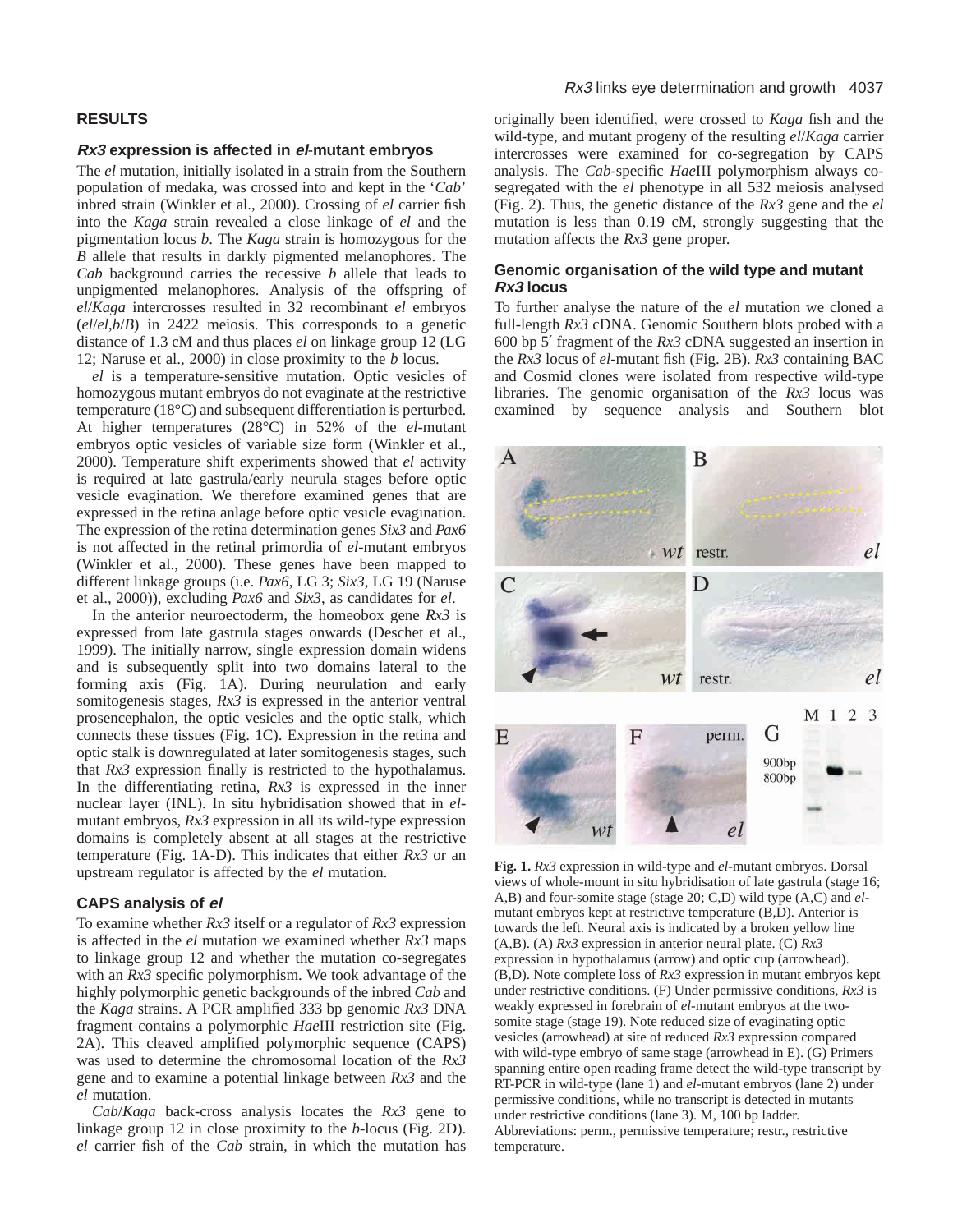

blot hybridisation with a 4 kb insertion fragment reveals multiple copies in the genome, indicative of middle repetitive DNA. (D) Map of *Rx3* region indicating relative distance of *B* and *el* on linkage group 12 (LG 12). Red boxes represent three exons on *Rx3* cosmid; position of the insertion in intron 2 is shown. Regions comprised in different rescue plasmids and position of the frameshift (fs) are indicated. (E) Predicted amino acid sequence of the *Rx3* protein. Splice sites are indicated (arrowheads). Conserved octapeptide (yellow), homeodomain (green) and C-terminal region (red) are highlighted. Abbreviations: B, *Bam*HI; Be, *Bsp*EI; S, *Sna*BI; X, *Xba*I.

hybridisation. The *Rx3* open reading frame of 876 bp is split into three exons and spans a genomic region of about 2.9 kb (Fig. 2D). The predicted length of the RX3 protein is 292 amino acids. Sequence comparison with other homeobox genes of the Rx subclass shows that the medaka RX3 protein shares highest homology with zebrafish RX3. The RX3-specific octapeptide and the homeodomain are 100% identical and the conserved region in the C-terminal region (OAR; Furukawa et al., 1997) differ in only one amino acid between medaka and zebrafish RX3*.* However, the medaka paralogue RX2 differs by two amino acids in the octapeptide, one in the homeodomain and one in the OAR, compared with medaka RX3. In contrast to zebrafish, where three Rx genes have been cloned, we detected two paralogues in medaka.

The homeodomain is encoded by the 3′ part of exon 2 and

the 5′ part of exon 3 (Fig. 2D,E). The mutant locus harbours an insertion in the intron intervening exon 2 and 3. The inserted DNA is middle repetitive as indicated by Southern blot hybridisation (Fig. 2C). The insertion of at least 13 kb has no significant homology to any known sequence. Apart from the insertion in intron 2, no further changes were detectable in the mutant *Rx3* locus. The open reading frame is unaffected and thus the locus has the potential to express a wild-type RX3 protein.

# **Wild-type Rx3 rescues optic vesicle evagination in the mutant embryo**

The tight linkage of *el* and the pigmentation locus *b* was used to genetically mark the *el* mutation. The homozygous *el*mutant offspring of an *el*/+,b/B carrier cross lacks the darkly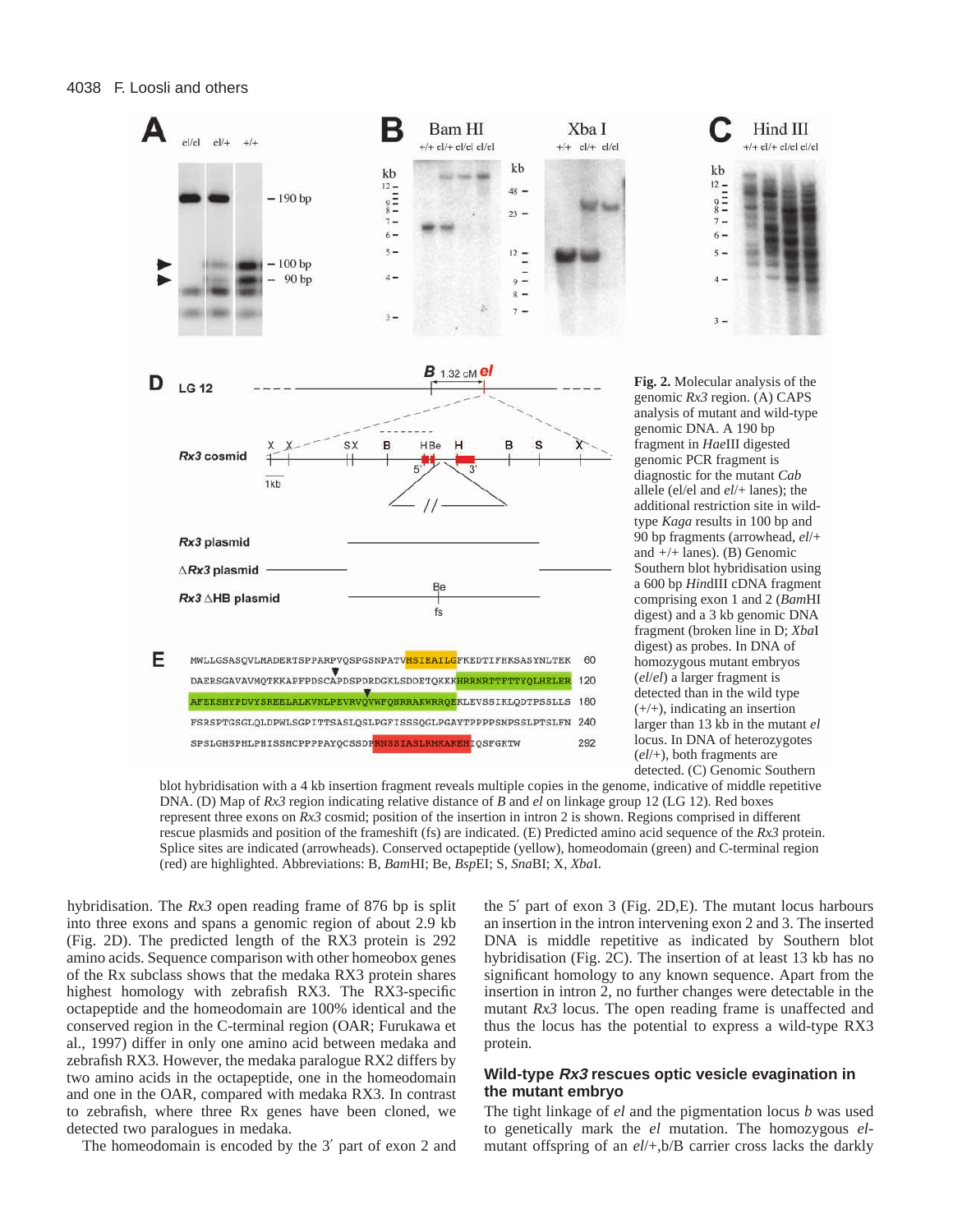pigmented melanophores with the exception of less than 1.3% recombinants (Fig. 3A,B). The pigmentation becomes first visible at early somitogenesis stages. At the restrictive temperature, all mutant embryos lack eyes and do not form retinal pigmented epithelium (RPE), thus the mutant phenotype is fully penetrant and the expressivity not variable. Control injections into fertilised eggs affect neither penetrance nor expressivity (Fig. 3E). Mutant embryos injected with either the *Rx3* BAC or the *Rx3* cosmid form eyes of wild-type morphology in 25% and 39% of the cases, respectively (Fig. 3E).

The *Rx3* plasmid contains the *Rx3* locus (Fig. 2D) and rescues the *el* phenotype in 37% of the cases, while the remaining 8.2kb of the *Rx3* cosmid (∆*Rx3* cosmid) have no rescuing activity (Fig. 3E). Northern blot analysis using the *Rx3* plasmid as a probe detects a single transcript of 1.8kb that corresponds to the *Rx3* mRNA (not shown) indicating that only the *Rx3* gene is expressed in the relevant time window from the *Rx3* plasmid. 50% of the rescued homozygous mutant embryos (n=8) identified by the lack of darkly pigmented melanophores show wild type morphology and behaviour (Fig. 3). This rescue is coupled with restored *Rx3* expression in mutant embryos (Fig. 4A,B). The finding that the rescued *Rx3* expression is confined specifically to the wild type expression domains indicates that all regulatory elements required for wild type expression are contained within the *Rx3* plasmid. To examine whether the rescue activity depends on a functional *Rx3* protein we introduced a frameshift in exon 2 of the *Rx3* plasmid. This results in a deletion of helices 2 and 3 of the homeodomain and the entire C-terminal portion (*Rx3*∆HB plasmid, Fig. 2D). The frameshift completely abolishes the rescue activity (Fig. 3E) without affecting its expression (Fig. 4C,D) demonstrating that the rescue depends on the expression of a functional RX3 protein. On the other hand, expression from the rescue construct does not require *Rx3* activity (compare Fig. 4C with 4D), indicating that in contrast to *Pax6* and *Six3* functional RX3 protein is not required for its own expression.

# **Expression of Tbx and Vsx genes in the developing retina require Rx3**

The T-box-containing transcription factors *Tbx*2 and *Tbx*3 are expressed in the developing optic vesicles, ventral forebrain and the otic vesicles starting at early somitogenesis stages in wild-type medaka (Fig. 4H,K). In *el*-mutant embryos, however, cells of the retinal primordia do not express *Tbx*2 and *Tbx*3, whereas the other expression domains are not affected (Fig. 4I,L). Rescued presumptive retinae of mutant embryos express both *Tbx2* and *Tbx3* (Fig. 4G,J). This indicates that retinal *Tbx*2 and *Tbx*3 expression depend on *Rx3* activity and that the *Rx3* rescue plasmid can provide also this aspect of *Rx3* function. The paired like homeobox genes *Vsx1* and *Vsx2* are expressed in the differentiating retina (Winkler et al., 2000). In the retinae of rescued mutant embryos, expression of *Vsx1* and *Vsx2* that is lost in *el*-mutant embryos, is specifically restored (Fig. 4M-P).

Thus, the molecular and morphological analysis of rescued embryos shows that the *Rx3* plasmid fully rescues evagination of the optic vesicle and subsequent differentiation of the retina, substantiating that the *el*-mutant phenotype is caused by the intronic insertion in the *Rx3* gene.



E DNA injected  $el(b/b)$ eye<br>formation Ġ. N embryos  $38$  $\theta$  $\Omega$ pBS 116 Rx3 Bac 43  $\bar{1}1$  $25$ 186  $\overline{2}$ control Bac (spt) 147 41  $\overline{1}$ Rx3 cosmid 175  $36$  $\overline{14}$ 39 Rx3 plasmid 181 43 16 37 130 30  $\overline{0}$  $\theta$  $ARx3$  cosmid  $Rx3 \triangle HB$  plasmid 163 38  $\theta$  $\overline{0}$ 

**Fig. 3.** Phenotypic rescue of *el*-mutant embryos. Uninjected (A,B) and injected (C,D) wild-type (B) and mutant embryos (A,C,D) raised for 8 days at restrictive temperature. Dorsal views, anterior is towards the top. Note dark pigmented melanophores in wild-type embryo (arrowhead in B), lacking in mutants (A,C,D). (A) No eyes form in mutants. (C,D) Rescued eye formation in mutant embryos injected with *Rx3* plasmid. (C) Note complete rescue of both eyes. (E) Table displaying results of different DNA and control injections. N, number of injected embryos; *el* (b/b) homozygous mutant embryos as judged by absence of dark melanophores. No rescue is observed in control injected embryos.

# **Temperature sensitivity of el correlates with variable Rx3 expression**

At the restrictive temperature (18°C), *Rx3* is not expressed in *el*-mutant embryos (Fig. 1B,D). At the permissive temperature (28°C), however, we found weak *Rx3* expression at late neurula to early somitogenesis stages in 56% of the mutant embryos (Fig. 1F). Under these conditions, the mutant phenotype is variable, such that 52% of *el*-mutant embryos raised at the permissive temperature form small eyes. Thus, *Rx3* expression in *el*-mutant embryos kept at the permissive temperature closely correlates with the variable phenotype. Furthermore, RT-PCR analysis shows that at the permissive temperature a correctly spliced transcript is present in *el*-mutant embryos (Fig. 1G). Thus, the mutation affects the transcription of the *el* locus in a temperature-sensitive way, such that the *el* mutation is amorphic at the restrictive temperature and hypomorphic at the permissive temperature.

Taken together, three lines of evidence indicate that the locus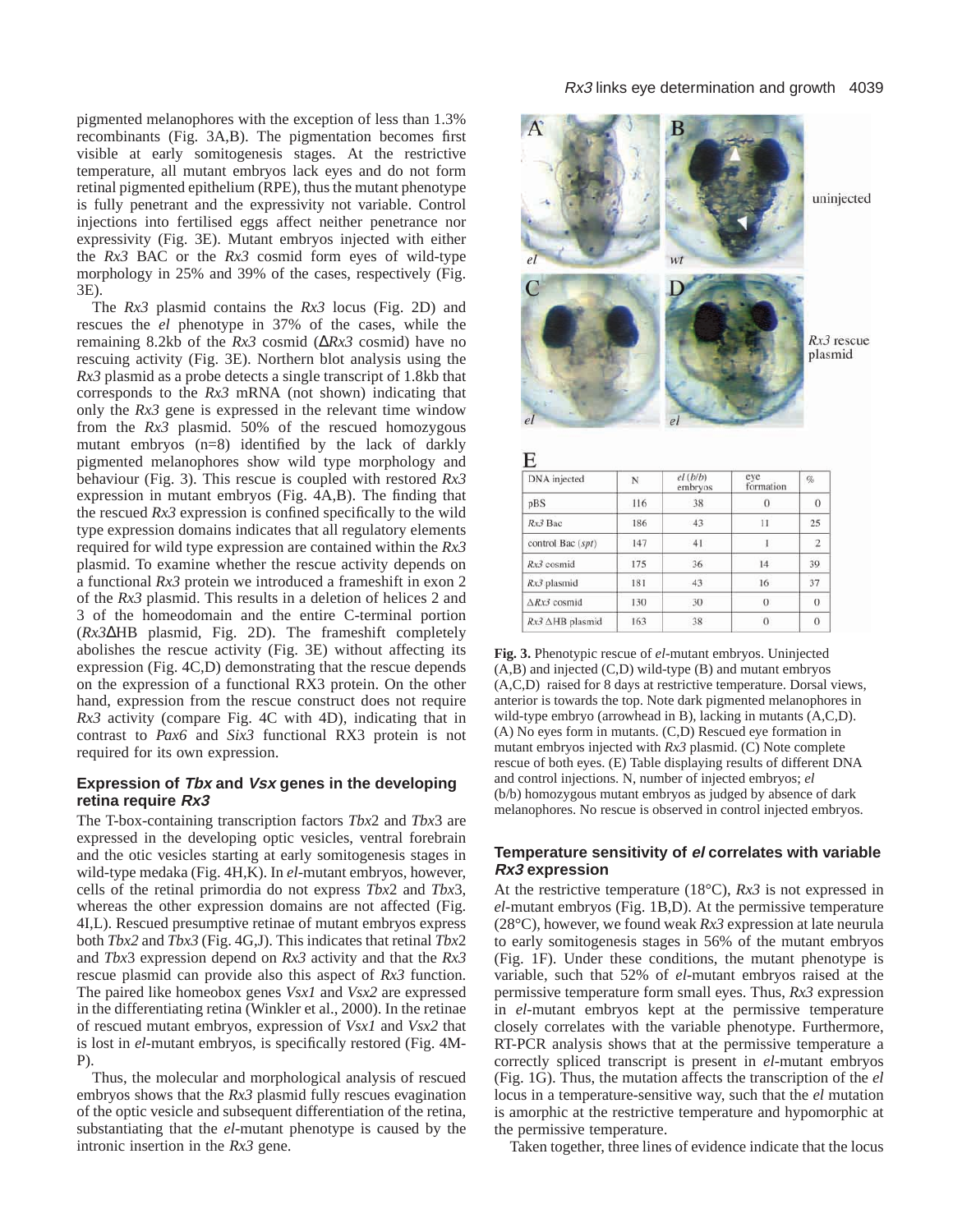affected in the *el* mutation is the *Rx3* gene: (1) genetic mapping and the detection of an intronic insertion in the *Rx3* gene correlate; (2) the expressivity of the phenotype correlates with

Thus, the crossregulatory interactions of *Six3* and *Pax6*, as well as the regulatory feedback loop of *Six3* are independent of *Rx3*. The finding that *Rx3* is not required for these regulatory

*Rx3* expression levels; and 3) the wild-type *Rx3* gene has rescuing activity.

# **The regulatory interaction of Six3 and Pax6 is independent of Rx3 activity**

We had shown that overexpression of medaka or mouse *Six3* leads to retinal hyperplasia and the formation of ectopic retinal primordia in the midand hindbrain (Loosli et al., 1999). Ectopic retina formation in response to *Six3* or *Pax6* overexpression in *Xenopus* and medaka fish is preceded by a cross-regulatory interaction of these genes (Bernier et al., 2000; Chow et al., 1999; Loosli et al., 1999). It has been suggested that this interaction is a prerequisite for retinal determination. We examined whether *Rx3* functions in this regulatory interaction of *Six3* and *Pax6*.

To address this, we first investigated whether ectopic *Six3* expression in *el*-mutant embryos can relieve the transcriptional repression of the mutant locus at the restrictive temperature. At the twosomite stage, no *Rx3* expression was detected in the *el*-mutant embryos injected with *Six3* RNA (*n*=17, Fig. 5A,B). On the other hand, in all injected wild type siblings (n=67) *Rx3* expression was detected (not shown). Therefore, *Six3* overexpression does not relieve the transcriptional repression of the mutant *Rx3* locus under restrictive conditions. This allows examining the function of *Six3* in the absence of *Rx3*. The finding that optic vesicle evagination is not rescued in the *Six3* injected mutant embryos suggests a role of *Six3* upstream to or in parallel of *Rx3* (Fig. 5A,B).

Using the *el* mutation, we analysed whether *Rx3* activity is required for the crossregulatory interaction of *Six3* and *Pax6*. Ectopic medaka *Six3* expression in embryos that lack *Rx3* results in an enlarged *Pax6* expression domain (*n*=21/53, 39%) and in ectopic *Pax6* expression in the presumptive midbrain (*n*=9/53, 17%) at early somitogenesis stages (Fig. 5C,D). Similarly, in injected wild-type siblings used as internal control, expanded as well as ectopic *Pax6* expression was observed. Thus, ectopic *Pax6* expression in response to *Six3* overexpression does not require *Rx3* activity.

Mouse *Six3* overexpression results in the ectopic activation of the endogenous *Six3* gene, indicating that *Six3* functions in a regulatory feedback loop (Bernier et al., 2000; Loosli et al., 1999). To address whether this regulatory feedback loop of *Six3* will also function in the absence of *Rx3*, we injected mouse *Six3* mRNA at the restrictive temperature. We observed ectopic endogenous *Six3* expression at the early somitogenesis stages in 22% of injected *el*-mutant embryos (*n*=6/27, Fig. 5E,F). Consistent with expanded *Pax6* expression, endogenous *Six3* expression was also expanded in 40% (*n*=11) of the injected mutant embryos (not shown).



**Fig. 4.** Restored gene expression in rescued mutant embryos. (A-F) *Rx3* expression at the four-somite stage in mutant (A-C,E) and wild-type (D,F) embryos, dorsal views (A-D,F), injected with *Rx3* plasmid (A,B), *Rx3*∆HB plasmid (C,D) and controls (E,F); lateral view (E). Anterior is towards the left. (A,B) Optic vesicle evagination correlates with level of restored *Rx3* expression (compare arrowheads in A,B). (C) Restored expression of nonfunctional *Rx3* protein does not rescue. (A-D) Note specific *Rx3* expression in mutant (A-C) and wild-type (D) embryos. Compare the homogenous wild-type *Rx3* expression in control injected (F) and clonal expression in *Rx3* plasmid injected mutant (A-C) and wild type (D) embryos. (E) Control injected mutant embryo lacks *Rx3* expression. (G-L) *Rx3* plasmid (G,J) and control injected (H,I,K,L) 12-somite mutant (G,I,J,L) and wild-type (H,K) embryos. *Tbx2* and *Tbx3* expression in the retina is rescued in *Rx3* plasmid-injected embryos (compare arrowheads in G-I for *Tbx2*, and J-L for *Tbx3*). Note that expression of *Tbx2* and *Tbx3* in the hypothalamus (arrows in G-I and J-L, respectively) and *Tbx2* expression in the otic vesicle (compare G-I) is not affected by the *el* mutation. (M-P) Transversal section of 22-somite (M,N) and 35-somite (O,P) uninjected wild-type (M,O) and *Rx3* plasmidinjected mutant embryos (N,P). Dorsal is towards the top. (M,N) *Vsx2* expression in wild-type (M) and rescued mutant embryo (N) in the ventral retina. (O,P) *Vsx1* expression in inner nuclear layer of the wild type retina (O) is rescued in injected mutant embryo (P). Abbreviation: ov, otic vesicle.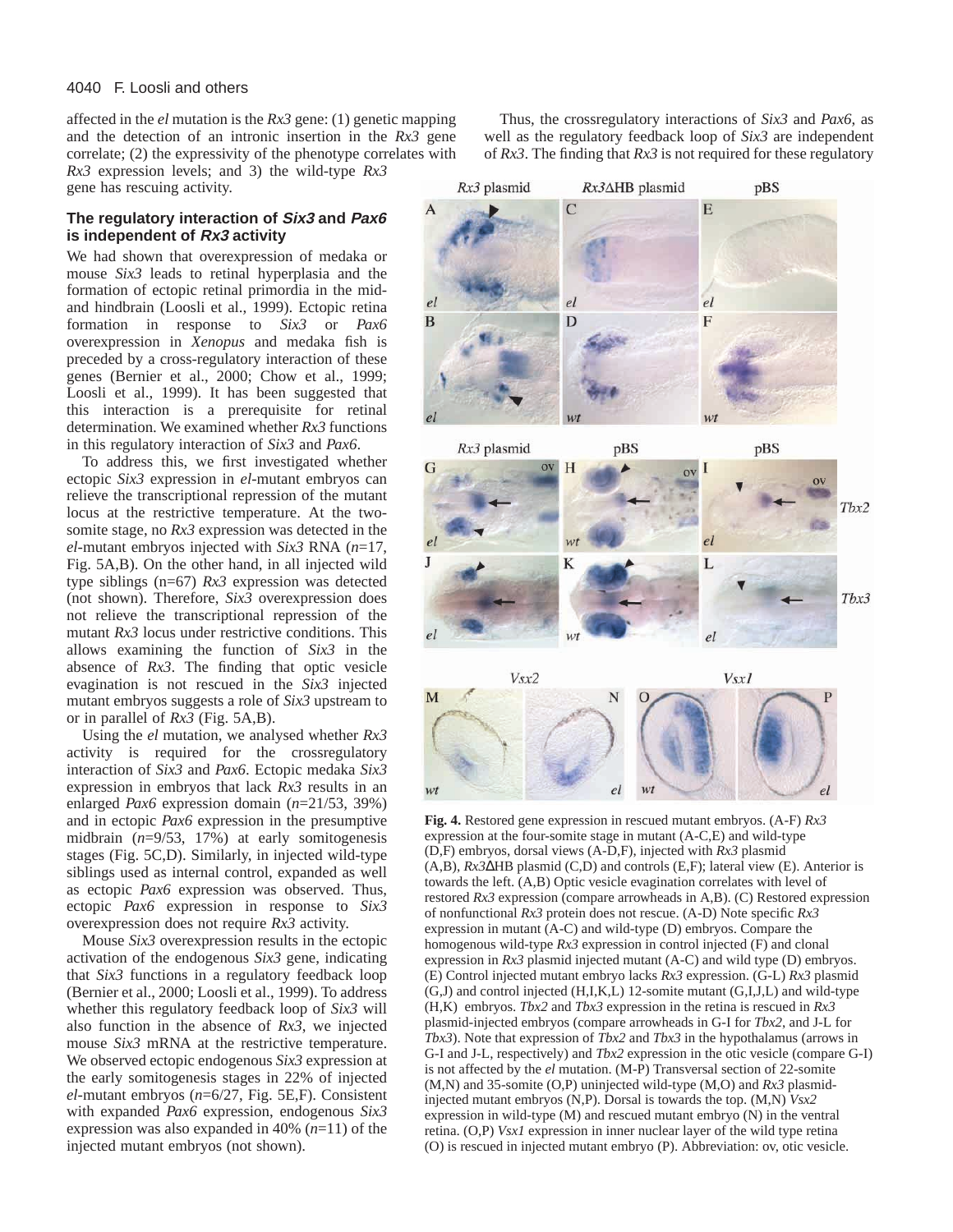**Fig. 5.** *Rx3* is not required for retina determination. Dorsal views of two-somite stage (A-F) and six-somite stage *el*-mutant embryos (G,H). Anterior is towards the left. (A,E,G) Mouse *Six3* RNA injected, (C) medaka *Six3* RNA injected, (B,D,F,H) control injected *el*-mutant embryos raised at restrictive temperature. (A,B) *Six3* overexpression does not result in *Rx3* expression in *el*-mutant embryos. (B,C) Ectopic *Pax6* expression (arrowhead) in the midbrain in response to *Six3* overexpression. (E) *Six3* overexpression results in ectopic *Six3* expression in the presumptive midbrain (arrowhead) (G) Overexpression of *Six3* results in expanded and ectopic *Rx2* expression (arrowhead) in forebrain and presumptive midbrain, respectively. Abbreviations: fb, forebrain; hb, hindbrain; mb, midbrain.

interactions preceding the formation of ectopic retinal primordia indicates that *Rx3* is not essential for retina determination.

## **Six3 induces ectopic retinal primordia in an Rx3 mutant background**

To investigate whether *Rx3* is required for *Six3* mediated ectopic retina formation, we further analysed the effect of *Six3* overexpression in the *el*-mutant background. As a specific retina marker we used *Rx2* that in wild type embryos is exclusively expressed in presumptive neural retina.

In *el*-mutant embryos at early somitogenesis stages *Rx2* is expressed indicating that retinal determination is not affected by loss of *Rx3* activity (Fig. 5H). Furthermore, in the *Six3* injected mutant embryos we found strongly enlarged *Rx*2 expression domains (*n*=12/43, 28%) at early somitogenesis stages (Fig. 5G). Importantly, in injected mutant embryos (*n*=4/45, 9%) ectopic *Rx*2 expression was detectable in the presumptive midbrain, as in the wild type siblings (*n*=10/104, 10%; Fig. 5G arrowhead). This shows that also in the absence of *Rx3* activity, *Six3* can mediate respecification of presumptive midbrain to a retinal fate. This is in good agreement with a role of *Six3* in the determination of retinal primordia independent of *Rx3,* which acts subsequently in optic vesicle morphogenesis and proliferation.

# **Rx3 acts downstream of Six3 and controls proliferation in the optic vesicle**

At late gastrula stages (stage 16), *Rx3* is expressed in

**Fig. 6.** Regulatory interactions of *Six3* and *Rx3.* Dorsal views of late gastrula (stage 16, A-D), two-somite stage (stage 19, E and F) and six-somite stage embryos (stage 21, G-L). Anterior is towards the left. (A-C) The expression of *Six3* (A), *Rx3* (B) and *Pax6* (C) partially overlap in presumptive forebrain. Anterior end of neural axis indicated by a broken line. (D,E) Overexpression of *Six3* results in expanded *Rx3* expression (arrowhead) and ectopic expression in the presumptive midbrain (arrow) at early neurula stage (D) and two-somite stage (E). (E) Note expanded expression in enlarged optic vesicle (arrow). (F) Control injected embryo showing wild-type expression. (G-I) *Rx3*-injected embryos with enlarged optic vesicles (arrowhead) show expanded *Six3* (G), *Pax6* (H) and *Rx2* (I) expression. (J-L) Control injected embryos at same stage. Note that anterior and posterior boundaries of respective expression domains are not shifted in response to *Rx3* overexpression (compare G with J,H with K and I with L). Insets in I and L show horizontal sections at comparable level. Note the increased cell number in the *Rx3*-injected eye (I).



a narrow domain across the anterior neuroectoderm. Using the forming axis as a morphological landmark, we found that *Rx3* expression overlaps with both the *Six3* and *Pax6* expression domains at this stage (Fig. 6A-C). The crossregulatory interactions of *Six3* and *Pax6* in early retina determination are not affected by the absence of *Rx3* activity in *el*-mutant embryos at the restrictive temperature, suggesting that *Six3* and *Pax6* expression do not depend on *Rx3*. To address whether *Rx3* acts downstream or in parallel to *Six3,* we examined the effects of *Six3* overexpression on *Rx3* expression and vice versa.

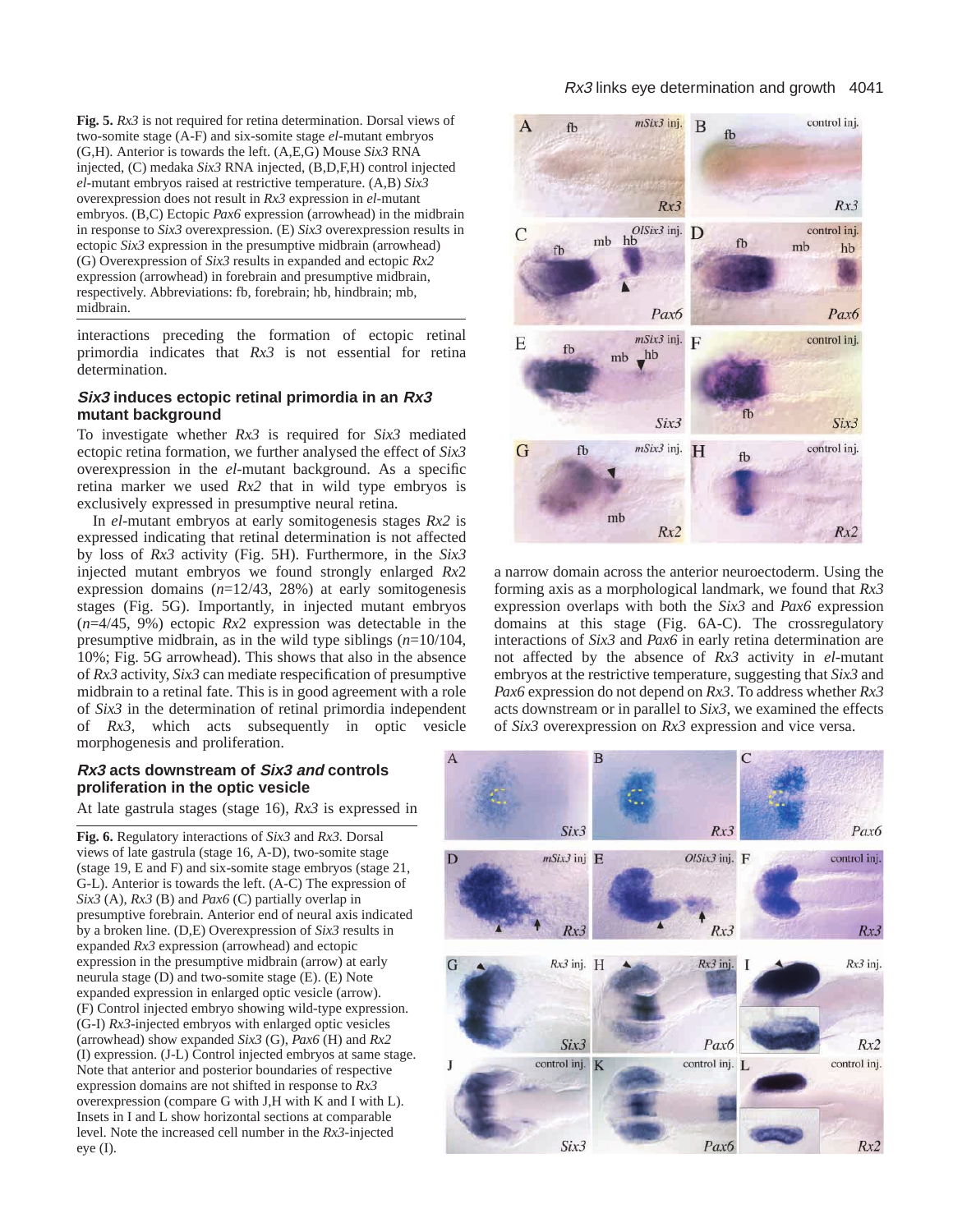### 4042 F. Loosli and others

Ectopic expression of mouse *Six3* results in an expansion of the *Rx3* expression domain (*n*=19/29, 65%) and in ectopic *Rx3* expression (*n*=8/29, 27%) already at late gastrula/early neurula stages (Fig. 6D). At late neurula/early somitogenesis stages an expansion of the *Rx3* expression domain (*n*=33/49, 67%) and ectopic *Rx3* expression in the presumptive midbrain of medaka *Six3* injected embryos (*n*=8/49, 16%) is observed (Fig. 6E). This strongly suggests that *Six3* acts as an upstream regulator of *Rx3* expression at these stages.

To test whether, in reverse, *Rx3* can activate *Six3* we overexpressed *Rx3*. Ectopic *Rx3* expression does not affect *Six3* expression at the time point when they are first co-expressed in wild-type embryos (late gastrula/early neurula stage) and at midneurula stages (not shown). Neither size nor morphology of the forebrain or optic vesicles is altered by *Rx3* overexpression at these stages (not shown). After optic vesicle evagination, however, the optic vesicles of injected embryos are often enlarged as visualised by *Six3* (*n*=13/36, 36%) and *Pax6* (*n*=15/41, 37%) expression (Fig. 6G-I), without affecting their expression domains in the forebrain. The finding that *Rx3* overexpression at somitogenesis specifically results in enlarged optic vesicles containing significantly more cells was confirmed by the expanded expression domain of *Rx*2 (*n*=34/101, 34%; Fig. 6I) that in wild-type embryos is expressed exclusively in the presumptive neural retina (Fig. 6L).

Thus, *Six3* overexpression results in ectopic *Rx3* expression. *Rx3* overexpression, however, does not alter *Six3* expression at stages before optic vesicle evagination, consistent with a role of *Rx3* downstream of *Six3*. The enlargement of optic vesicles caused by higher numbers of retinal cell in response to *Rx3* overexpression indicates a role of this gene in the control of proliferation in the optic vesicle.

# **DISCUSSION**

In this study, we show that the *eyeless* mutant phenotype in medaka fish is caused by an intronic insertion in the homeobox gene *Rx3*, resulting in a transcriptional repression of the locus. We show that determination of the retina anlage occurs normally in the absence of *Rx3* function, whereas subsequent morphogenesis and differentiation of the retinal primordia do not occur. Our studies indicate a role of *Rx3* downstream of the retina determination gene *Six3* in morphogenesis and growth control of the optic vesicle. Thus, *Rx3* plays a pivotal role in the manifestation of a fate that has been laid down in the organ anlage by upstream players.

Furthermore, we show that the regulatory interactions of *Six3* and *Pax6* that precede the formation of ectopic retinal primordia do not depend on *Rx3* activity. Our results provide novel insights into the regulatory interactions of key players involved in retina determination and subsequent steps of organ formation.

# **Temperature-sensitive repression of the mutant el locus**

The detailed phenotypic analysis of genetically marked *el*mutant embryos shows that the penetrance is complete and the expressivity not variable at the restrictive temperature. At the permissive temperature, however, the expressivity is variable,



**Fig. 7.** Genetic hierarchy underlying early retina development. X, Y and Z represent factors that pattern the anterior neuroectoderm, leading to the overlapping expression of *Six3* and *Pax6* in the retina anlage, which results in the determination of retinal fate. The crossregulatory interaction and the feedback loops of *Six3* and *Pax6* (arrows) result in the maintenance of retinal fate. *Rx3* expression is regulated by these genes, but may also receive input of upstream factors X, Y and Z. *Rx3* activity is required for morphogenesis (optic vesicle evagination) and organ size regulation (proliferation in optic vesicle). The retina specific expression of *Rx2* does not depend on *Rx3* activity. Genes involved in subsequent differentiation steps require preceding *Rx3* activity (*Tbx2/3*, *Vsx1/2*).

while the penetrance is not affected. This temperature-sensitive expressivity of the mutant phenotype is tightly correlated with the expression levels of  $Rx3$  in the presumptive retina (Fig. 1). Furthermore, in our rescue experiments the degree of rescue correlates well with restored expression in the evaginating optic vesicles of *el*-mutant embryos (Fig. 4A,B). Thus, in both situations, optic vesicle evagination and *Rx3* expression correlate. In line with this, at the permissive temperature a correctly spliced transcript is detectable by RT-PCR. This strongly suggests that under permissive conditions a functional protein is made, which accounts for the formation of small eyes in the mutant embryos.

The nature of the transcriptional repression remains unclear. Database searches did not reveal any significant homology of the insertion to known sequences. It is conceivable that the insertion influences intronic enhancer elements near the insertion site, thereby resulting in a repression of the locus. However, preliminary data do not suggest the presence of regulatory elements in the second intron (not shown). This does not rule out the possibility that the insertion represses the *Rx3* locus by affecting its general accessibility for the transcriptional machinery. Temperature-sensitive splicing appears unlikely, as we cannot detect 5′ parts of the *Rx3* transcript using RT-PCR or whole-mount in situ analysis at the restrictive temperature. Further analysis of the regulatory elements of the locus will address the nature of the repression and its temperature sensitivity.

The *Rx3* plasmid rescues all aspects of the mutant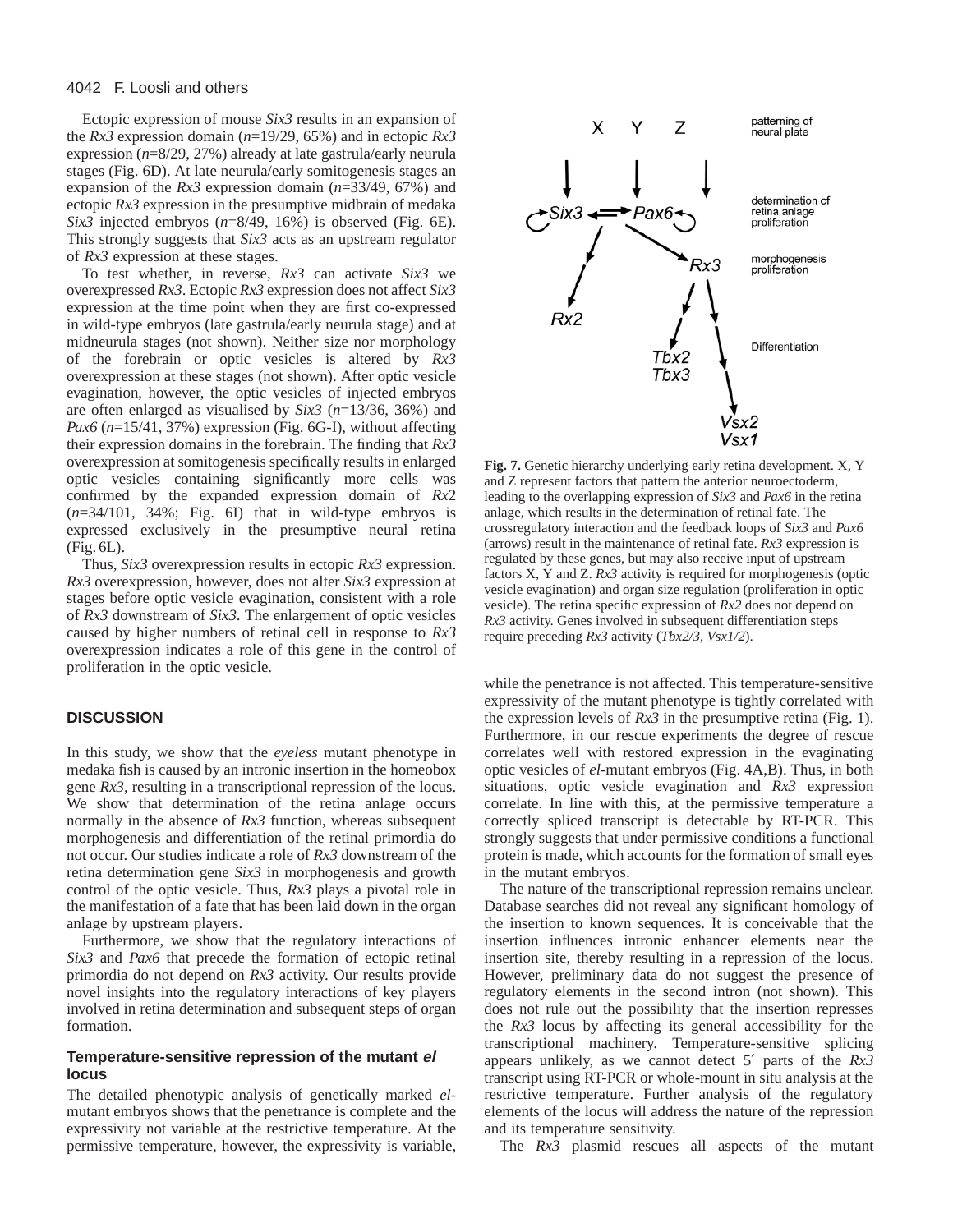phenotype, namely optic vesicle evagination and retinal differentiation in embryos raised under restrictive conditions (Figs 3 and 4). The regulatory elements required for correct expression are contained in 11 kb of genomic DNA present in the *Rx3* plasmid as evidenced by specifically restored *Rx3* expression in the wild-type expression domains. A modified *Rx3* plasmid encoding a non-functional protein also results in specific *Rx3* expression in mutant and wild-type embryos. Therefore, a functional *Rx3* protein is not required for wildtype *Rx3* expression, in contrast to *Pax6* and *Six3*, which act in regulatory feedback loops (Chow et al., 1999; Loosli et al., 1999).

# **Rx3 functions downstream of the determination of the retina anlage**

Our study shows that the *el* mutation genetically separates the determination of the vertebrate retina anlage from its subsequent morphogenesis, organ size control and neuronal differentiation.

*Rx3* is not involved in the determination of the retina anlage, as the expression of the retina determination genes *Six3* and *Pax6* are not affected by either gain or loss of *Rx3* activity. Furthermore, *Rx2* expression indicative of retinal fate is still present in *el*-mutant embryos. However, also in absence of *Rx3* activity, overexpression of *Six3* results in the formation of ectopic retinal primordia.

The targeted inactivation of a mouse *Rx* homologue results in anophthalmic embryos (Mathers et al., 1997). Similar to the situation in the medaka *eyeless* mutant, at the neural plate stage, early expression of *Six3*, *Pax6* and *Otx2* is not affected in *Rx* mutant mice (Zhang et al., 2000). This indicates that in *Rx*<sup>−/−</sup> mouse embryos, analogous to medaka, patterning of the anterior neural plate and thus the determination of the retina anlage is not affected.

However, at later stages (E9.0-10.5), upregulation of retina specific expression of *Six3* and *Pax6* is not detected in *Rx*−/<sup>−</sup> embryos, indicating that retinal progenitor cells are not present (Zhang et al., 2000). At the corresponding stage, the expression of the respective homologues is still detectable in the medaka mutant embryo. The difference is most probably due to a split of function of the medaka *Rx3* and *Rx2* genes, respectively (see below).

# **Rx2 and Rx3 may have non-overlapping functions**

The spatial and temporal expression patterns of the two medaka paralogues *Rx2* and *Rx3* differ significantly. Medaka *Rx3* is expressed already at late gastrula stages in the anterior neuroectoderm, and its expression domain comprises the ventral forebrain as well as the optic vesicle. *Rx2*, on the other hand, is first expressed several hours later at the late neurula stage in the evaginated optic vesicle, and is thus exclusively expressed in retinal progenitor cells. Thus, *Rx2* and *Rx3* in medaka are not co-expressed except for a short period in the retinal progenitor cells of the evaginated optic vesicle, suggesting mainly non-overlapping functions of these genes, while  $Rx3$  function is required in the evaginating optic vesicle *Rx2* is expressed independently and may play a role in later aspects of retinogenesis.

In zebrafish, three Rx homologues have been isolated. *Rx1* and *Rx2*, which are most similar to medaka *Rx2,* share the early expression domain with zebrafish *Rx3*, but show a slightly later

onset of expression (Chuang et al., 1999). In the differentiating retina at late organogenesis stages, medaka and zebrafish *Rx3* are expressed in the inner nuclear layer overlapping with *Six3* expression. Expression of medaka *Rx2* is confined to the outer nuclear layer (photoreceptor layer) and the ciliary margin as is *Rx1* and *Rx2* in zebrafish (not shown).

# **Genetic hierarchy underlying early retina development**

Based on our study, we propose the following model for early vertebrate retina development (Fig. 7). Patterning of the anterior neural plate culminates in defined expression patterns of *Six3* and *Pax6*. This anterior neural plate patterning relies on the repression of *wnt* and BMP signalling (Niehrs, 1999), and requires the activity of the Otx transcription factors (Simeone, 1998). In the region where *Six3* and *Pax6* expression overlap, retinal fate is specified. An *Rx3*-independent regulatory feedback loop of these genes then ensures the maintenance of the retinal fate.

*Six3* overexpression in *el*-mutant embryos results in dramatically enlarged retinal primordia (Fig. 5G). This expansion does not occur on the expense of forebrain tissue, suggesting that *Six3* also affects cell proliferation independently of *Rx3* and thereby regulates the size of the retina anlage. Consistent with the suggested role of *Six3* in cell proliferation, the closely related *Xenopus Optx2* gene controls the size of the optic vesicles by regulating proliferation (Zhou et al., 2000; Zuber et al., 1999).

Under the influence of midline signalling, the retinal anlage is split into two retinal primordia (Varga et al., 1999). Mutations in *Six3* cause holoprosencephaly in humans, indicating a requirement for *Six3* in this process (Wallis and Muenke, 1999). The two retinal primordia then become localised to the lateral wall of the prosencephalon during neurulation.

Subsequent evagination of the primordia results in the formation of the optic vesicles. For this process, *Rx3* function is essential. Functional studies consistently argue for a regulatory role of vertebrate Rx genes in proliferation of retinal progenitor cells in the optic vesicle (Andreazzoli et al., 1999; Mathers and Jamrich, 2000), thus regulating its growth. In the absence of *Rx3* function, there is no sign of morphogenesis and the specified retinal precursors do not proliferate and eventually die. *Rx3* acts downstream of *Six3* and *Pax6* that determine the retina anlage. However, it is possible that *Rx3* initially also receives input from neural plate patterning genes.

Subsequent development divides the optic vesicle into specific regions that then give rise to neural retina (NR), retinal pigmented epithelium (RPE) and optic stalk. Several genes that are expressed during these later steps of retinal development require *Rx3* function directly or indirectly. Interestingly, the expression of *Tbx2* and *Tbx*3 is specifically affected in the retinal primordium, but not in the hypothalamus, where they are also co-expressed. This indicates a differential regulation of *Tbx2* and *Tbx3* in these tissues.

The authors thank Milan Jamrich and Peter Gruss for discussion of unpublished results, J.-S. Joly for materials, and S. Cohen and M. Treier for comments on the manuscript. This work was supported by an EC-Biotech grant (BIO4-CT98-0399) to J. W.